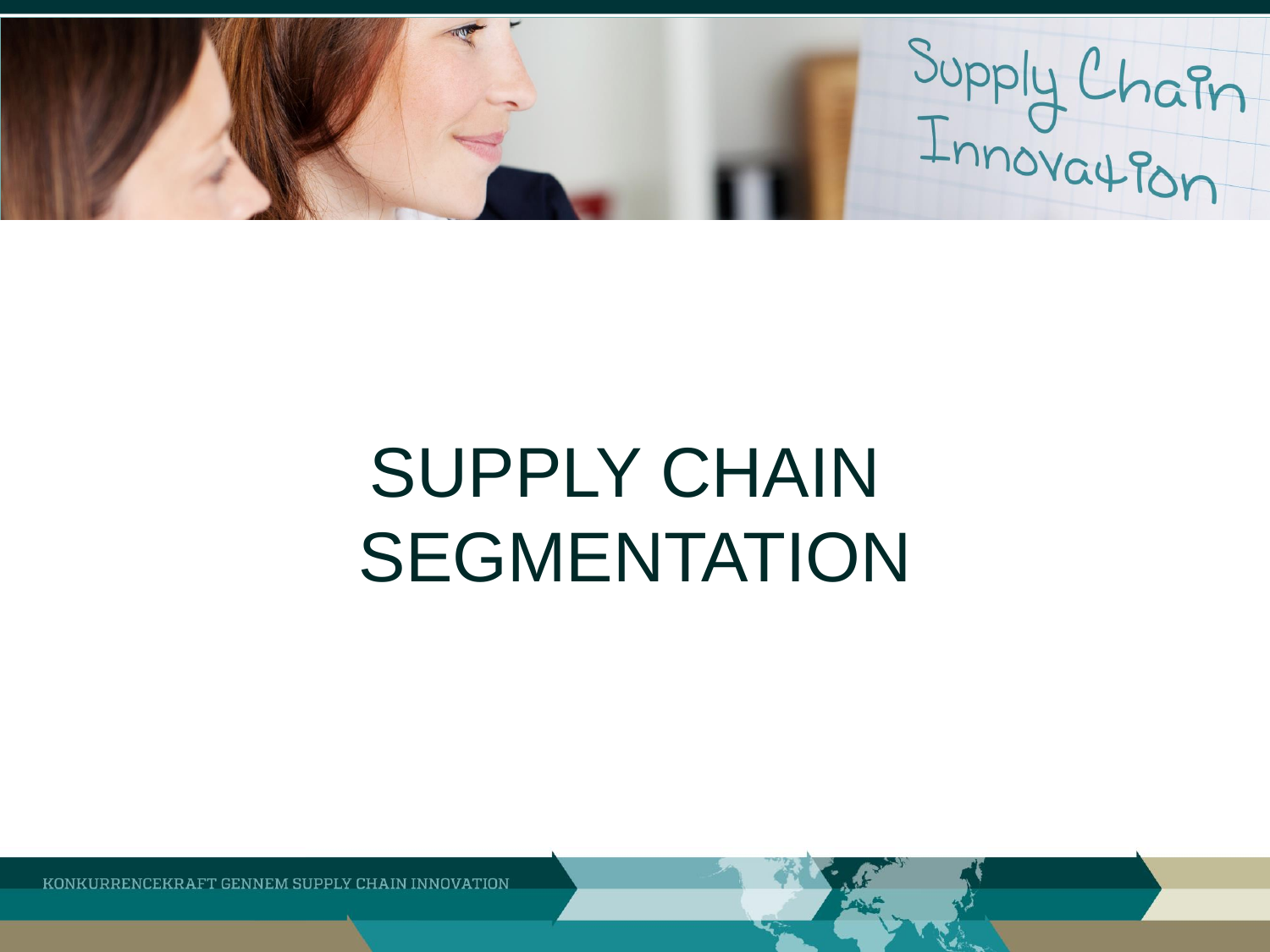

## **Purpose**

In this context, segmentation is defined as "something" that can be divided into separate units. It is a breakdown of the total supply chain into several supply chain solutions. Segmentation is the ability to deliver differentiated supply chain solutions based on various decision possibilities.

# **Participant(s)**

Supply chain management and top management.

## **Application**

The tool should be used continuously, before, during, and after a specific supply chain innovation project.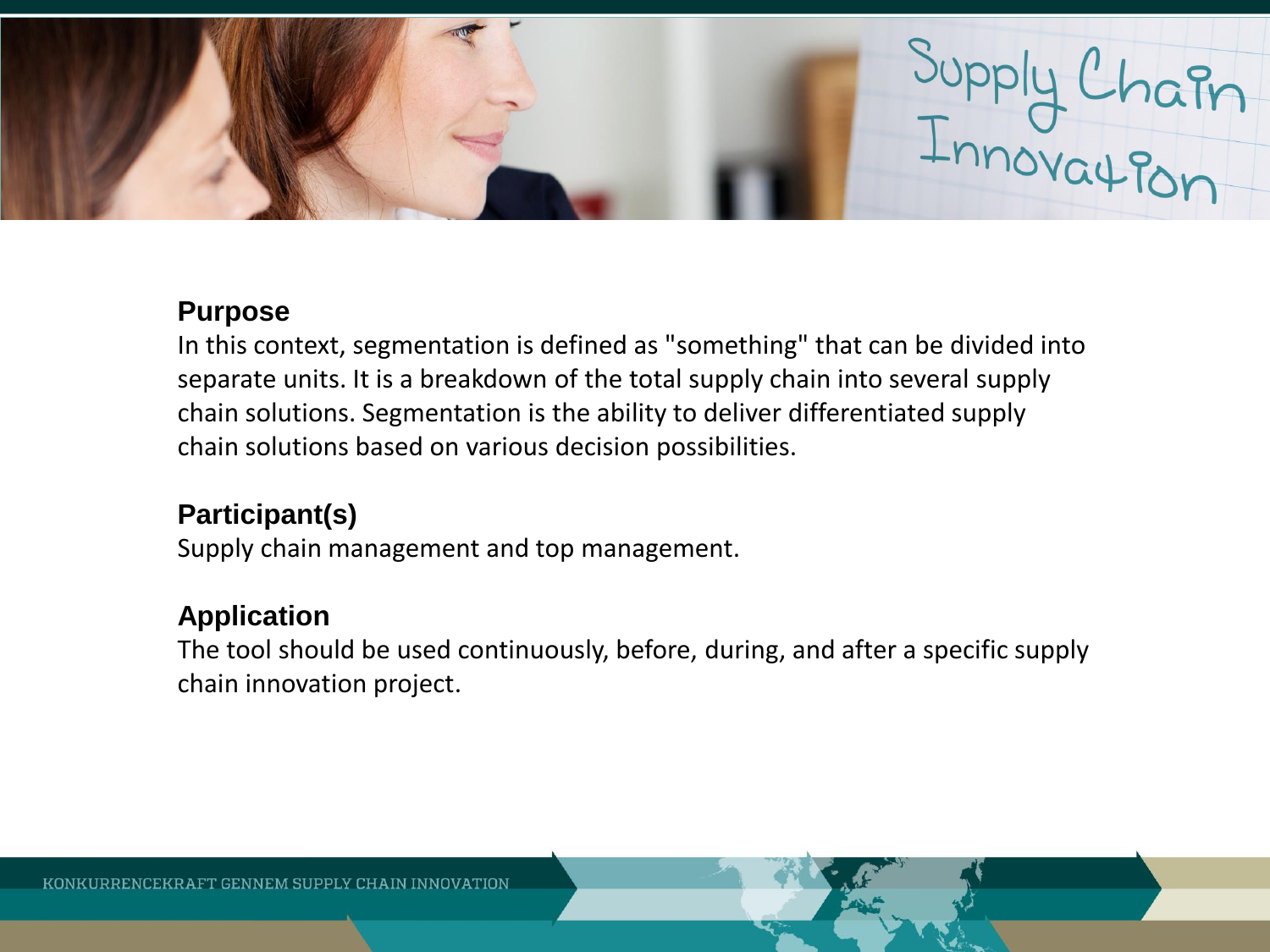

## **Method**

When supply chain management and top management need to decide on how to segment the company's supply chain, the three models presented in the table on the next page can be used as inspiration. The models have different starting points: Product based segmentation, customer based segmentation and market parameters. The table shows the dominating parameters within the three models.

It is important to bear in mind that one strategy does not exclude another. Different products at different stages of the product lifecycle can lead to several strategies being used simultaneously.

When supply chain management and top management have investigated and decided on the focus of the company and what parameters should guide the segmentation, a decision can be made as to which supply chain strategy should be used.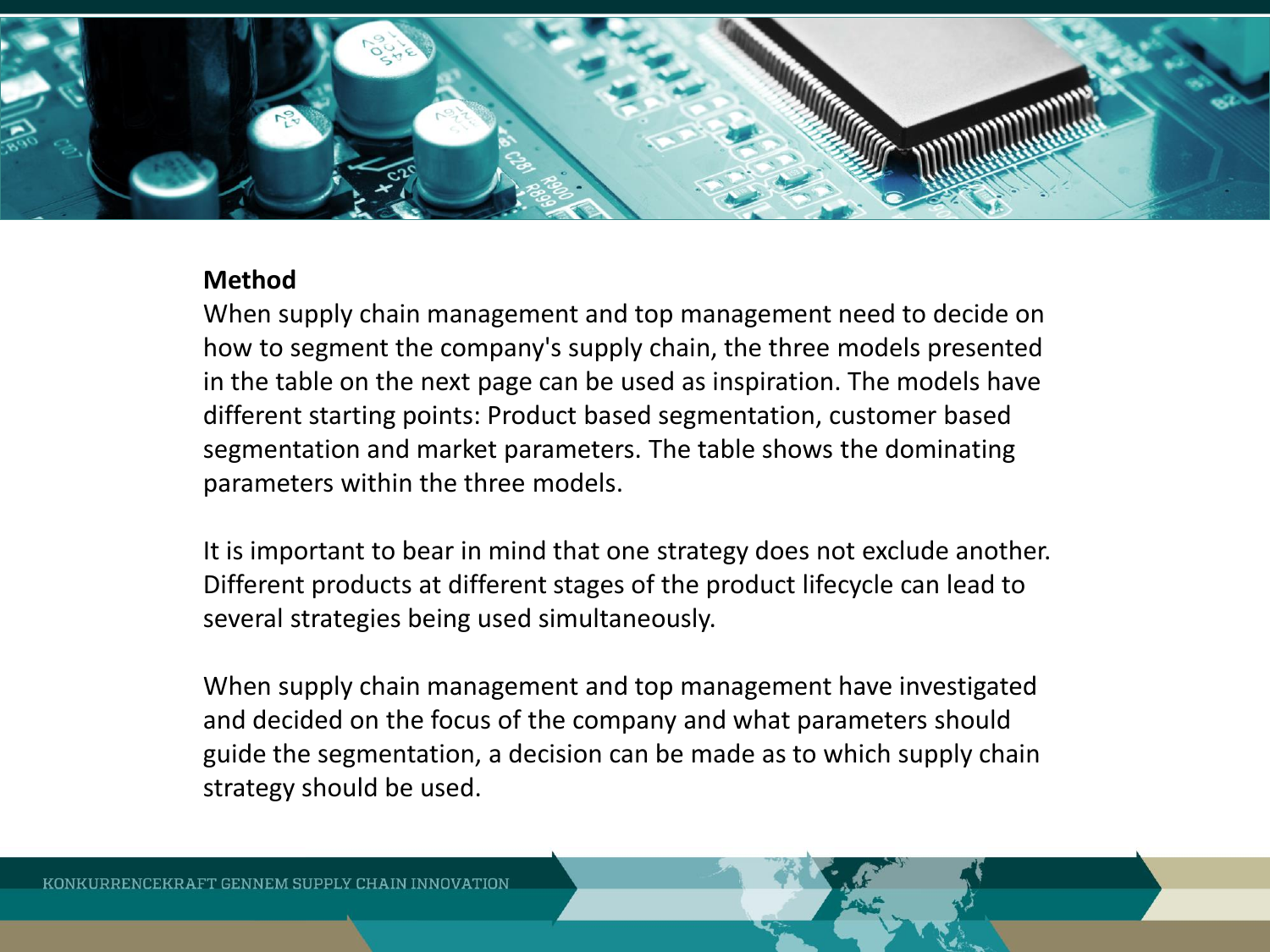

#### *Generic supply chain segmentation models*

| Lean                                                                                                                       | Agile                                                                                                                                                                                          | Leagile                                                                                                                                        |
|----------------------------------------------------------------------------------------------------------------------------|------------------------------------------------------------------------------------------------------------------------------------------------------------------------------------------------|------------------------------------------------------------------------------------------------------------------------------------------------|
| Standard products<br>$\bullet$<br>• High volume<br>Low contribution ratio<br>$\bullet$<br>Cost based strategy<br>$\bullet$ | Customized products<br>$\bullet$<br>Low volume<br>$\bullet$<br>High contribution ratio<br>$\bullet$<br>High variability<br>$\bullet$<br>Rapid reaction to<br>$\bullet$<br>unpredictable demand | Unpredictable demand<br>$\bullet$<br>High variability<br>$\bullet$<br>Order lead-times<br>Modularity that allows<br>$\bullet$<br>postponements |

Source: prepared on the basis of Hill (1985), Fisher (1997), Mason-Jones et al. (2000), Christopher & Towill (2002), Pagh & Cooper (1998), Christopher et al. (2006).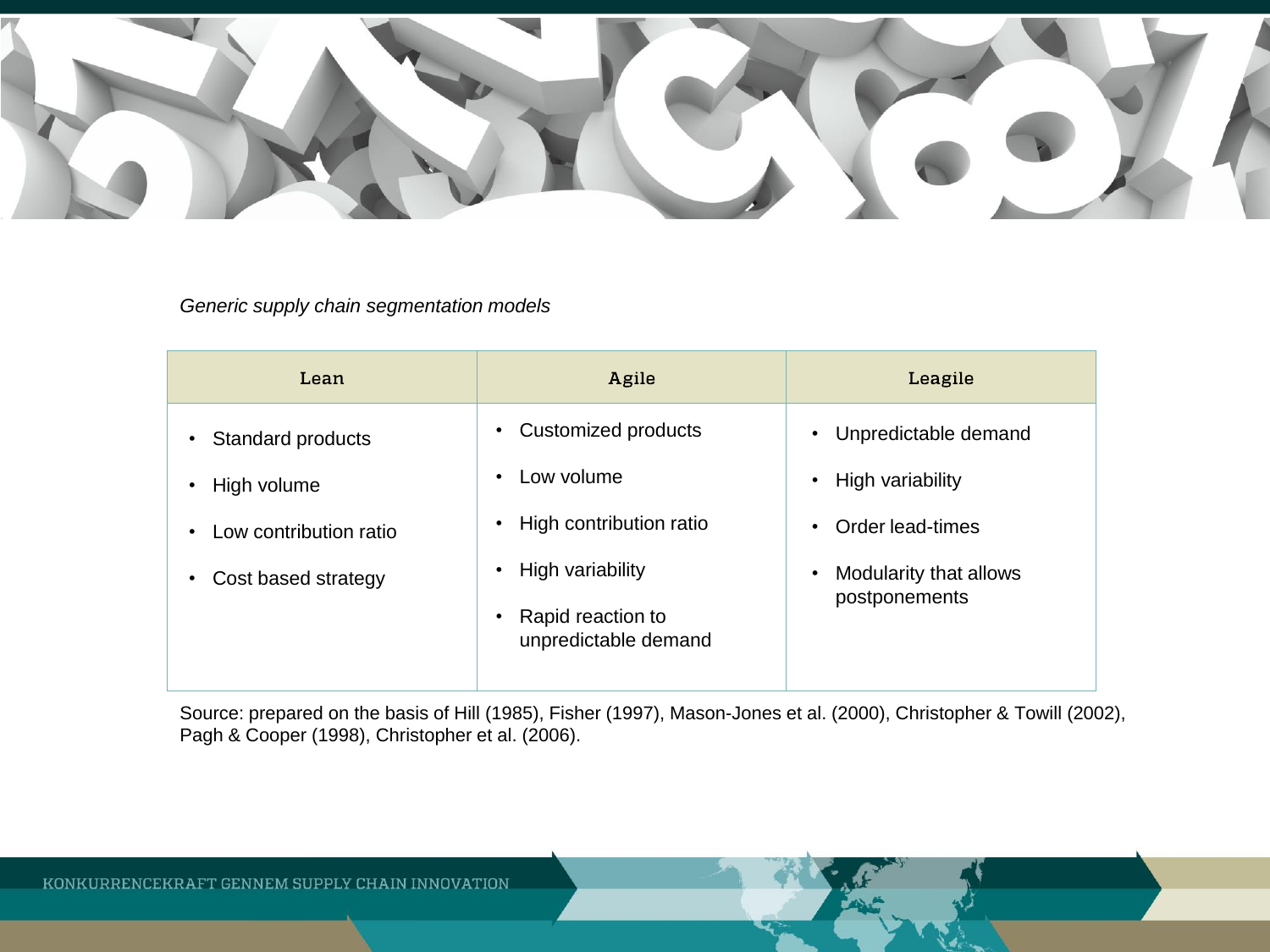### *Segmentation focus and parameters*

| <b>Segmentation focus</b> | <b>Primary segmentation parameters</b>                                                                                                                                                                                                                                                                                                                                                                                                                                                       |  |
|---------------------------|----------------------------------------------------------------------------------------------------------------------------------------------------------------------------------------------------------------------------------------------------------------------------------------------------------------------------------------------------------------------------------------------------------------------------------------------------------------------------------------------|--|
| Product-based             | Product design: standard or customer<br>$\bullet$<br>Quality<br>$\bullet$<br>Volume<br>Variation<br>Contribution margin<br>$\bullet$<br>Product lifecycle / phase of the product lifecycle<br>$\bullet$<br>Low variability in demand increases the opportunity for<br>$\bullet$<br>planning and the application of Lean (Womack & Jones,<br>1996)<br>High variability in demand places demand in the supply<br>$\bullet$<br>chain, and philosophies on agile supply chains can be<br>applied |  |
| Customer-based            | Lead-time for delivery<br>$\bullet$<br>Delivery frequency<br>$\bullet$<br>Buying behaviour<br>$\bullet$<br>Refill lead-time<br>Lead-time on order-to-delivery. This creates opportunity<br>$\bullet$<br>for postponement                                                                                                                                                                                                                                                                     |  |
| Market-based              | Market qualifier and order winner criteria. Market<br>$\bullet$<br>qualifiers are factors that are required in order to achieve<br>a certain standard in the industry. Order winners are the<br>factors that are critical to winning an order, and therefore<br>require better performance than the competition.<br><b>Structure</b><br><b>Brand</b>                                                                                                                                         |  |